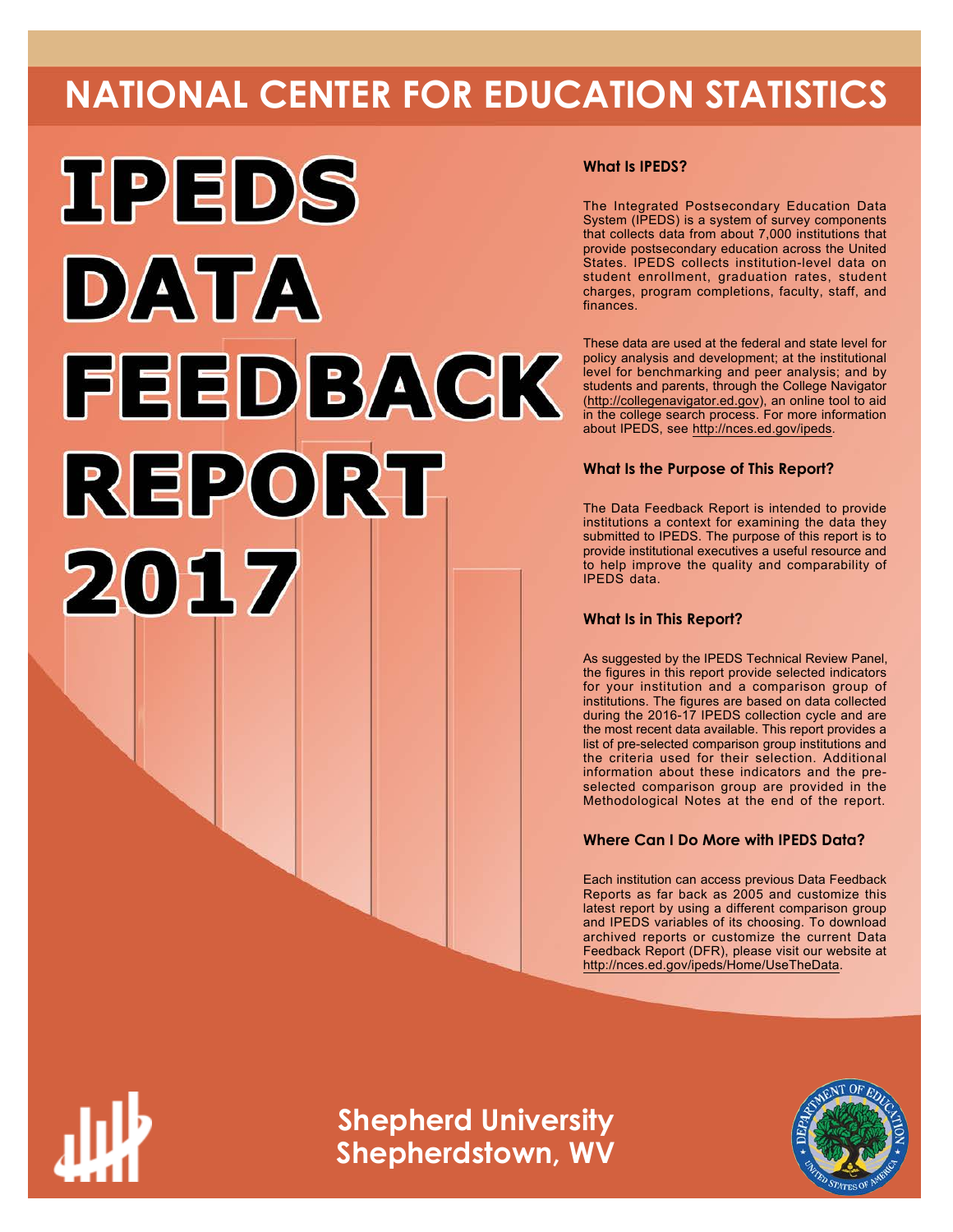# **COMPARISON GROUP**

Comparison group data are included to provide a context for interpreting your institution's statistics. If your institution did not define a custom comparison group for this report by July 14, 2017 NCES selected a comparison group for you. (In this case, the characteristics used to define the comparison group appears below.) The Customize Data Feedback Report functionality on the IPEDS Data Center at this provided link [\(http://nces.ed.gov/ipeds/datacenter/\)](http://nces.ed.gov/ipeds/datacenter/) can be used to reproduce the figures in this report using different peer groups.

The custom comparison group chosen by Shepherd University includes the following 20 institutions:

- California State University-Monterey Bay (Seaside, CA)
- Eastern Oregon University (La Grande, OR)
- Fort Lewis College (Durango, CO)
- Indiana University-East (Richmond, IN)
- Langston University (Langston, OK)
- Lewis-Clark State College (Lewiston, ID)
- Longwood University (Farmville, VA)
- Mississippi Valley State University (Itta Bena, MS)
- Shawnee State University (Portsmouth, OH)
- Southeastern Oklahoma State University (Durant, OK)
- SUNY College at Old Westbury (Old Westbury, NY) SUNY College of Agriculture and Technology at Cobleskill (Cobleskill, NY)
- University of Arkansas at Monticello (Monticello, AR)
- University of Hawaii at Hilo (Hilo, HI)
- University of Maine at Farmington (Farmington, ME)
- University of Mary Washington (Fredericksburg, VA)
- University of Maryland Eastern Shore (Princess Anne, MD)
- University of North Carolina at Asheville (Asheville, NC)
- University of South Carolina-Aiken (Aiken, SC)
- Western State Colorado University (Gunnison, CO)

**The figures in this report have been organized and ordered into the following topic areas:**

| 1) Admissions (only for non-open-admissions schools) | Fig. 1 and 2                       | Pq. 3          |
|------------------------------------------------------|------------------------------------|----------------|
| 2) Student Enrollment                                | Fig. 3 and 4                       | Pq. 3 and 4    |
| 3) Awards                                            | Fig. 5                             | Pg. 4          |
| 4) Charges and Net Price                             | Fig. 6 and 7                       | Pg. 4          |
| 5) Student Financial Aid                             | Fig. 8, 9, 10 and 11               | Pg. 5          |
| 6) Military Benefits*                                | [No charts applicable]             |                |
| 7) Retention and Graduation Rates                    | Fig. 12, 13, 14, 15, 16, 17 and 18 | Pg. 6, 7 and 8 |
| 8) Finance                                           | Fig. 19 and 20                     | Pq. 9          |
| 9) Staff                                             | Fig. 21 and 22                     | Pq. 9          |
| 10) Libraries*                                       | [No charts applicable]             |                |

\*These figures only appear in customized Data Feedback Reports (DFR), which are available through Use the Data portal on the IPEDS website.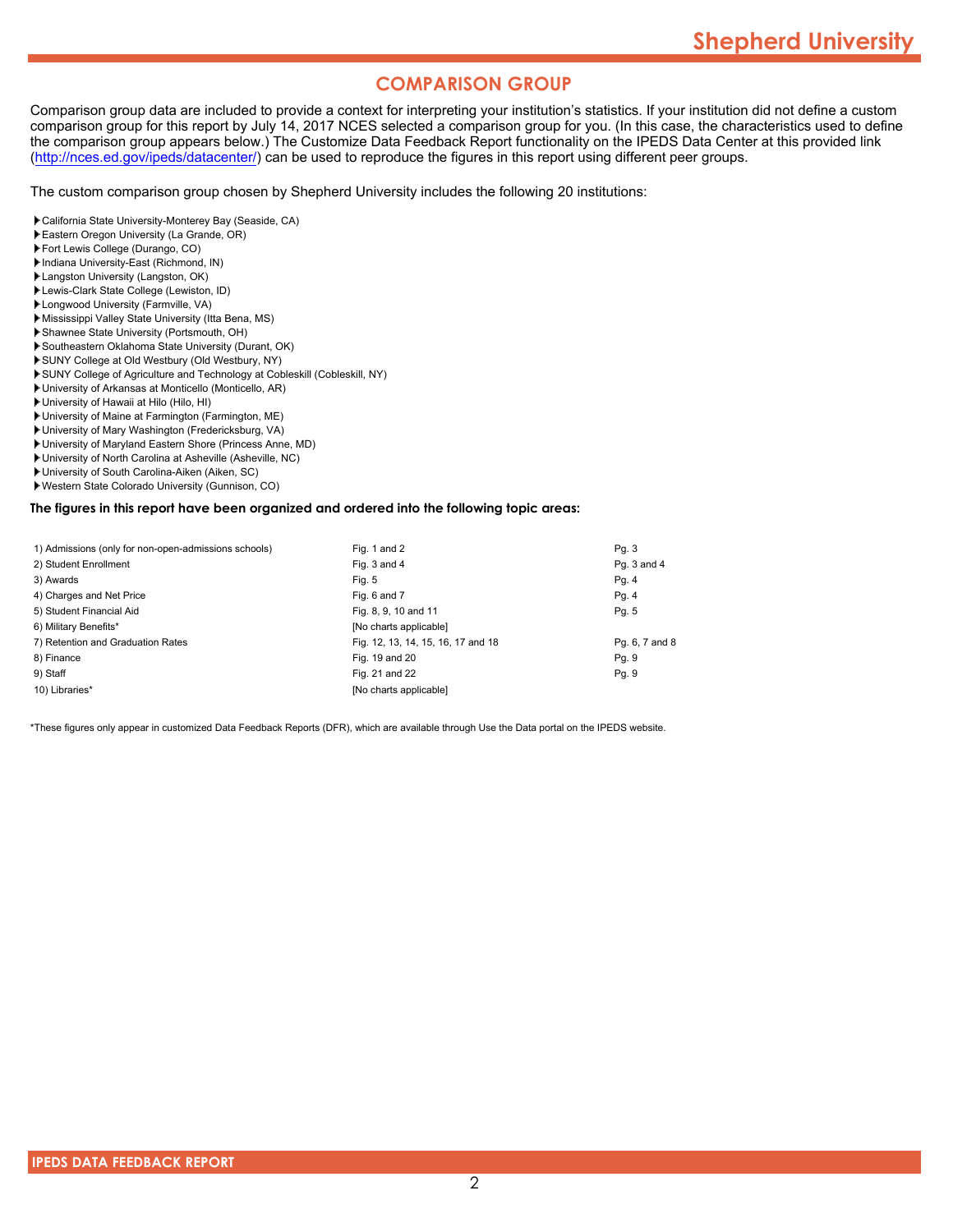**Figure 1. Number of first-time undergraduate students who applied, were admitted, and enrolled full and part time: Fall 2016**



NOTE: Admissions data are presented only for institutions that do not have an open admission policy, and apply to first-time, degree/certificate-seeking undergraduate students only. For details, see the Methodological Notes. N is the number of institutions in the comparison group.

SOURCE: U.S. Department of Education, National Center for Education Statistics, Integrated Postsecondary Education Data System (IPEDS): Winter 2016-17, Admissions component.





NOTE: Admissions data are presented only for institutions that do not have an open admission policy, and apply to first-time, degree/certificate-seeking undergraduate students only. For details, see the Methodological Notes. Median values for the comparison group will not add to 100%. See "Use of Median Values for Comparison Group" for how median values are determined. N is the number of institutions in the comparison group.

SOURCE: U.S. Department of Education, National Center for Education Statistics, Integrated Postsecondary Education Data System (IPEDS): Winter 2016-17, Admissions component.

# **Figure 3. Percent of all students enrolled, by race/ethnicity, and percent of students who are women: Fall 2016**



**The Comparison Group Median (N=20)** Comparison Group Median (N=20)

NOTE: For more information about disaggregation of data by race and ethnicity, see the Methodological Notes. Median values for the comparison group will not add to 100%. See "Use of Median Values for Comparison Group" for how median values are determined. N is the number of institutions in the comparison group.

SOURCE: U.S. Department of Education, National Center for Education Statistics, Integrated Postsecondary Education Data System (IPEDS): Spring 2017, Fall Enrollment component.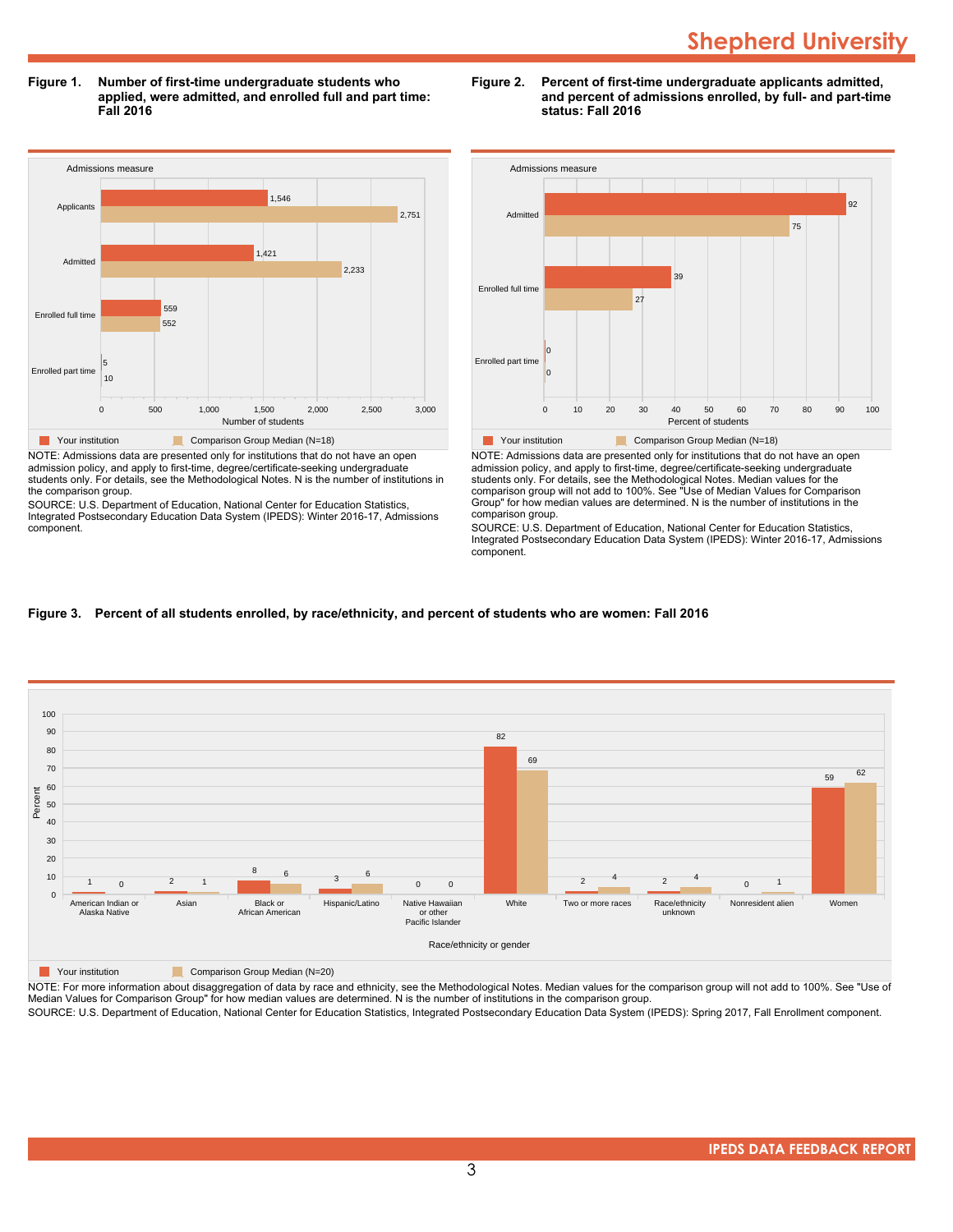**Figure 4. Unduplicated 12-month headcount of all students and of undergraduate students (2015-16), total FTE enrollment (2015-16), and full- and part-time fall enrollment (Fall 2016)**



NOTE: For details on calculating full-time equivalent (FTE) enrollment, see Calculating FTE in the Methodological Notes. Total headcount, FTE, and full- and part-time fall enrollment include both undergraduate and postbaccalaureate students, when applicable. N is the number of institutions in the comparison group.

SOURCE: U.S. Department of Education, National Center for Education Statistics, Integrated Postsecondary Education Data System (IPEDS): Fall 2016, 12-month Enrollment component and Spring 2017, Fall Enrollment component.

#### Level of degree  $\frac{c}{c}$  Doctor's  $\frac{c}{c}$ Master's Doctor's **Other** Doctor's Professional Practice Research/ **Scholarship** 69 63  $\overline{0}$  $\vert$ lo  $\overline{0}$ 0  $|0$



NOTE: For additional information about postbaccalaureate degree levels, see the Methodology Notes. N is the number of institutions in the comparison group. SOURCE: U.S. Department of Education, National Center for Education Statistics, Integrated Postsecondary Education Data System (IPEDS): Fall 2016, Completions component.

#### **Figure 6. Academic year tuition and required fees for full-time, first -time degree/certificate-seeking undergraduates: 2013-14 to 2016-17**



NOTE: The tuition and required fees shown here are the lowest reported from the categories of in-district, in-state, and out-of-state. N is the number of institutions in the comparison group.

SOURCE: U.S. Department of Education, National Center for Education Statistics, Integrated Postsecondary Education Data System (IPEDS): Fall 2016, Institutional Characteristics component.

#### **Figure 7. Average net price of attendance for full-time, first-time degree/certificate-seeking undergraduate students, who were awarded grant or scholarship aid: 2013-14 to 2015- 16**



NOTE: Average net price is for full-time, first-time degree/certificate-seeking undergraduate students and is generated by subtracting the average amount of federal, state/local government, and institutional grant and scholarship awarded aid from the total cost of attendance. Total cost of attendance is the sum of published tuition and required fees, books and supplies, and the average room and board and other expenses. For details, see the Methodological Notes. N is the number of institutions in the comparison group.

SOURCE: U.S. Department of Education, National Center for Education Statistics, Integrated Postsecondary Education Data System (IPEDS): Fall 2016, Institutional Characteristics component and Winter 2016-17, Student Financial Aid component.

**Figure 5. Number of degrees awarded, by level: 2015-16**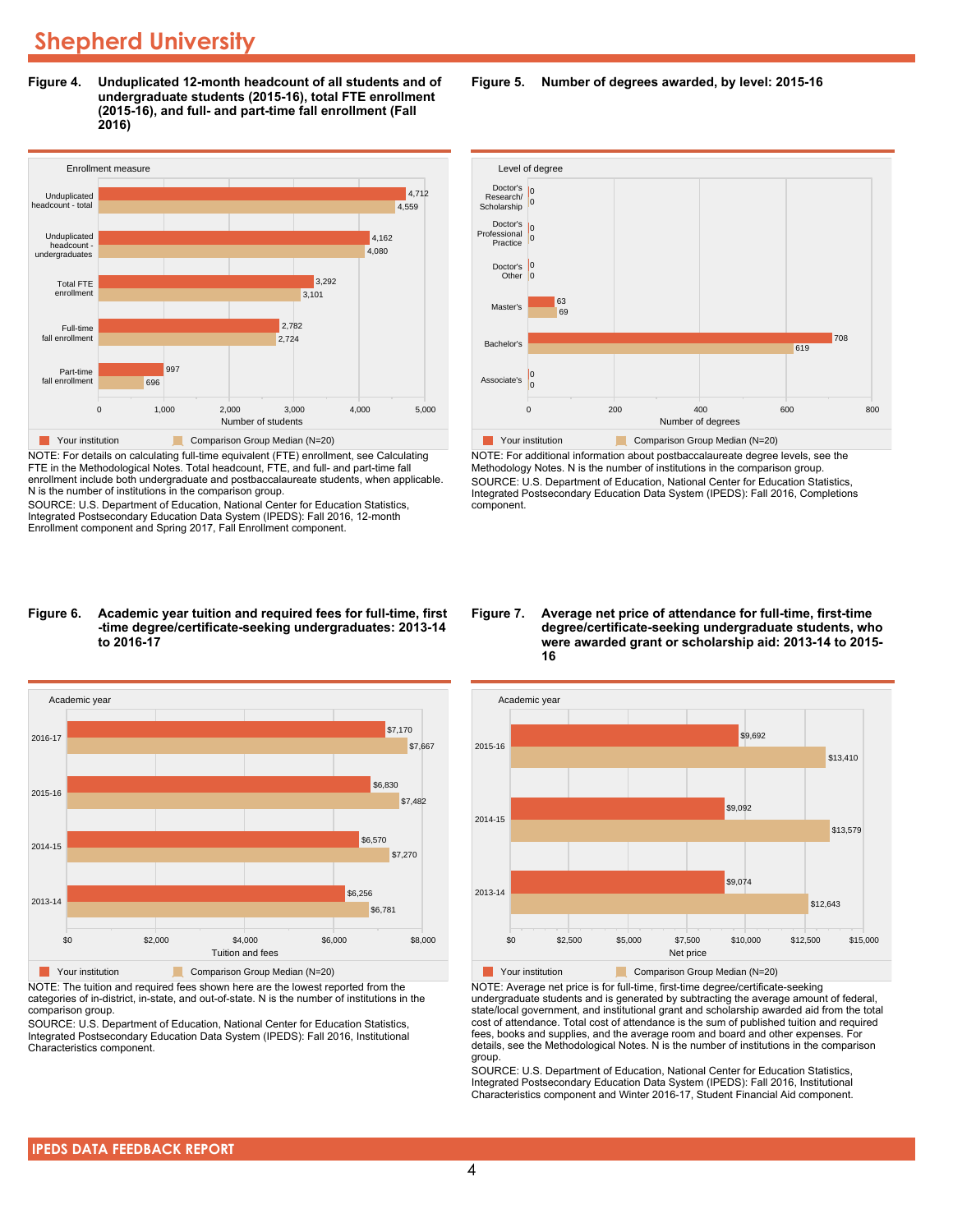**Figure 8. Percent of full-time, first-time degree/certificate-seeking undergraduate students who were awarded grant or scholarship aid from the federal government, state/local government, or the institution, or loans, by type of aid: 2015-16**



NOTE: Any grant aid above includes grant or scholarship aid awarded from the federal government, state/local government, or the institution. Federal grants includes Pell grants and other federal grants. Any loans includes federal loans and other loans awarded to students. For details on how students are counted for financial aid reporting, see Cohort Determination in the Methodological Notes. N is the number of institutions in the comparison group.

SOURCE: U.S. Department of Education, National Center for Education Statistics, Integrated Postsecondary Education Data System (IPEDS): Winter 2016-17, Student Financial Aid component.

#### **Figure 10. Percent of all undergraduates awarded aid, by type of aid: 2015-16**



NOTE: Any grant aid above includes grant or scholarship aid awarded from the federal government, state/local government, the institution, or other sources. Federal loans includes only federal loans awarded to students. N is the number of institutions in the comparison group.

SOURCE: U.S. Department of Education, National Center for Education Statistics, Integrated Postsecondary Education Data System (IPEDS): Winter 2016-17, Student Financial Aid component.





NOTE: Any grant aid above includes grant or scholarship aid awarded from the federal government, state/local government, or the institution. Federal grants includes Pell grants and other federal grants. Any loans includes federal loans and other loans awarded to students. Average amounts of aid were calculated by dividing the total aid awarded by the total number of recipients in each institution. N is the number of institutions in the comparison group.

SOURCE: U.S. Department of Education, National Center for Education Statistics, Integrated Postsecondary Education Data System (IPEDS): Winter 2016-17, Student Financial Aid component.



#### **Figure 11. Average amount of aid awarded to all undergraduates, by type of aid: 2015-16**

Your institution Comparison Group Median (N=20)

NOTE: Any grant aid above includes grant or scholarship aid from the federal government, state/local government, the institution, or other sources. Federal loans includes federal loans to students. Average amounts of aid were calculated by dividing the total aid awarded by the total number of recipients in each institution. N is the number of institutions in the comparison group.

SOURCE: U.S. Department of Education, National Center for Education Statistics, Integrated Postsecondary Education Data System (IPEDS): Winter 2016-17, Student Financial Aid component.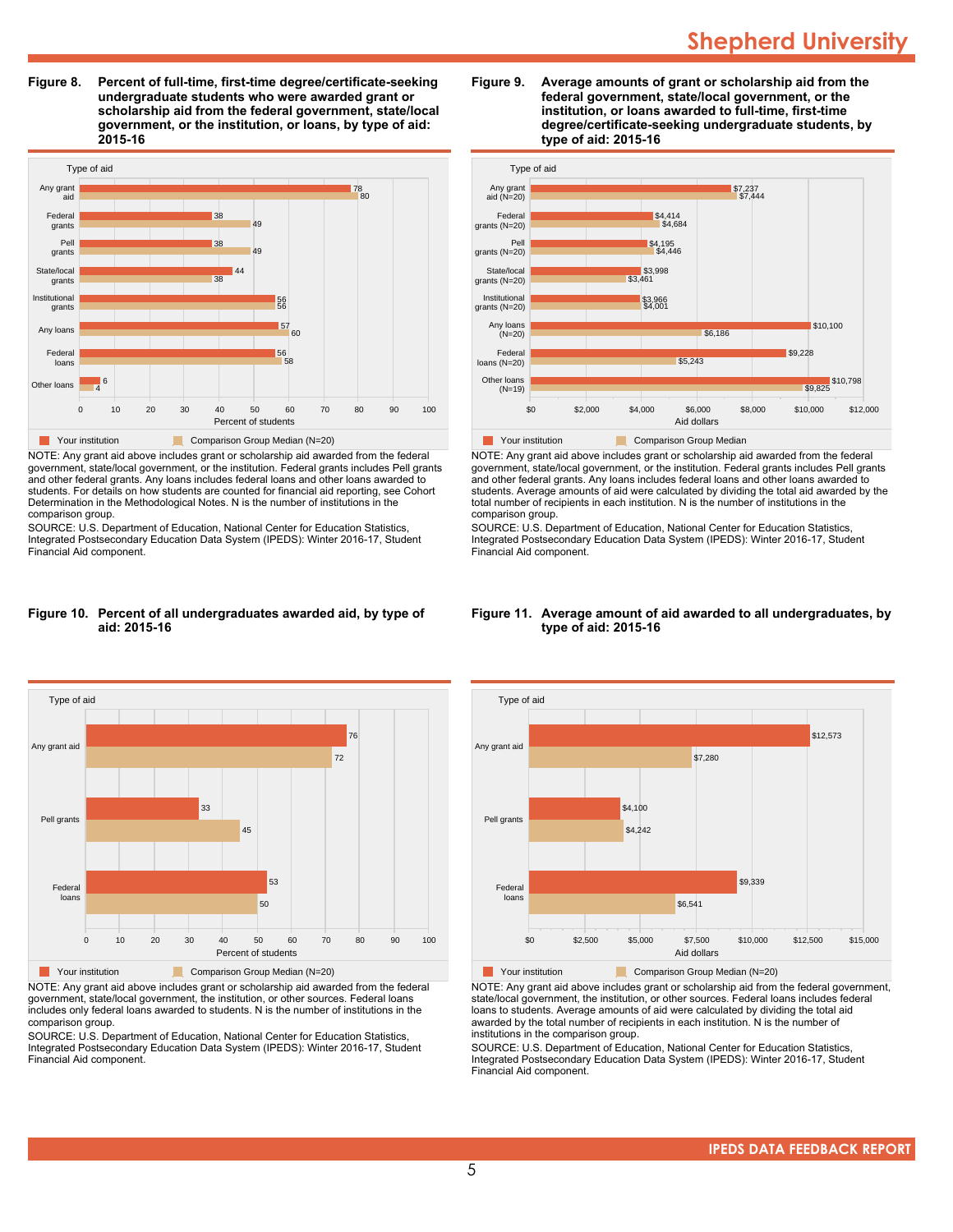**Figure 12. Retention rates of first-time bachelor's degree seeking students, by attendance level: Fall 2015 cohort**



NOTE: Retention rates are measured from the fall of first enrollment to the following fall. Academic reporting institutions report retention data as of the institution's official fall reporting date or as of October 15, 2015. Program reporters determine the cohort with enrollment any time between August 1-October 31, 2015 and retention based on August 1, 2016. Four-year institutions report retention rates for students seeking a bachelor's degree. For more details, see the Methodological Notes. N is the number of institutions in the comparison group.

SOURCE: U.S. Department of Education, National Center for Education Statistics, Integrated Postsecondary Education Data System (IPEDS): Spring 2017, Fall Enrollment component.





**The Comparison Group Median (N=20)** Comparison Group Median (N=20)

NOTE: The 4-, 6-, and 8-year graduation rates are calculated using the number students who completed a bachelor's or equivalent degree from a cohort of students who entered the institution seeking a bachelor's or equivalent degree. For details, see the Methodological Notes. N is the number of institutions in the comparison group. Medians are not reported for comparison groups with less than three values.

SOURCE: U.S. Department of Education, National Center for Education Statistics, Integrated Postsecondary Education Data System (IPEDS): Winter 2016-17, 200% Graduation Rates component.



**Figure 13. Graduation and transfer-out rates of full-time, first-time**

**degree/certificate-seeking undergraduates within 150% of normal time to program completion: 2010 cohort**

**The Your institution Comparison Group Median** 

NOTE: Graduation rate cohort includes all full-time, first-time degree/certificate-seeking undergraduate students. Graduation and transfer-out rates are the Student Right-to-Know rates. Only institutions with mission to prepare students to transfer are required to report transfer out. For more details, see the Methodological Notes. N is the number of institutions in the comparison group.

0 10 20 30 40 50 60 70 80 90 100 Percent

SOURCE: U.S. Department of Education, National Center for Education Statistics, Integrated Postsecondary Education Data System (IPEDS): Winter 2016-17, Graduation Rates component.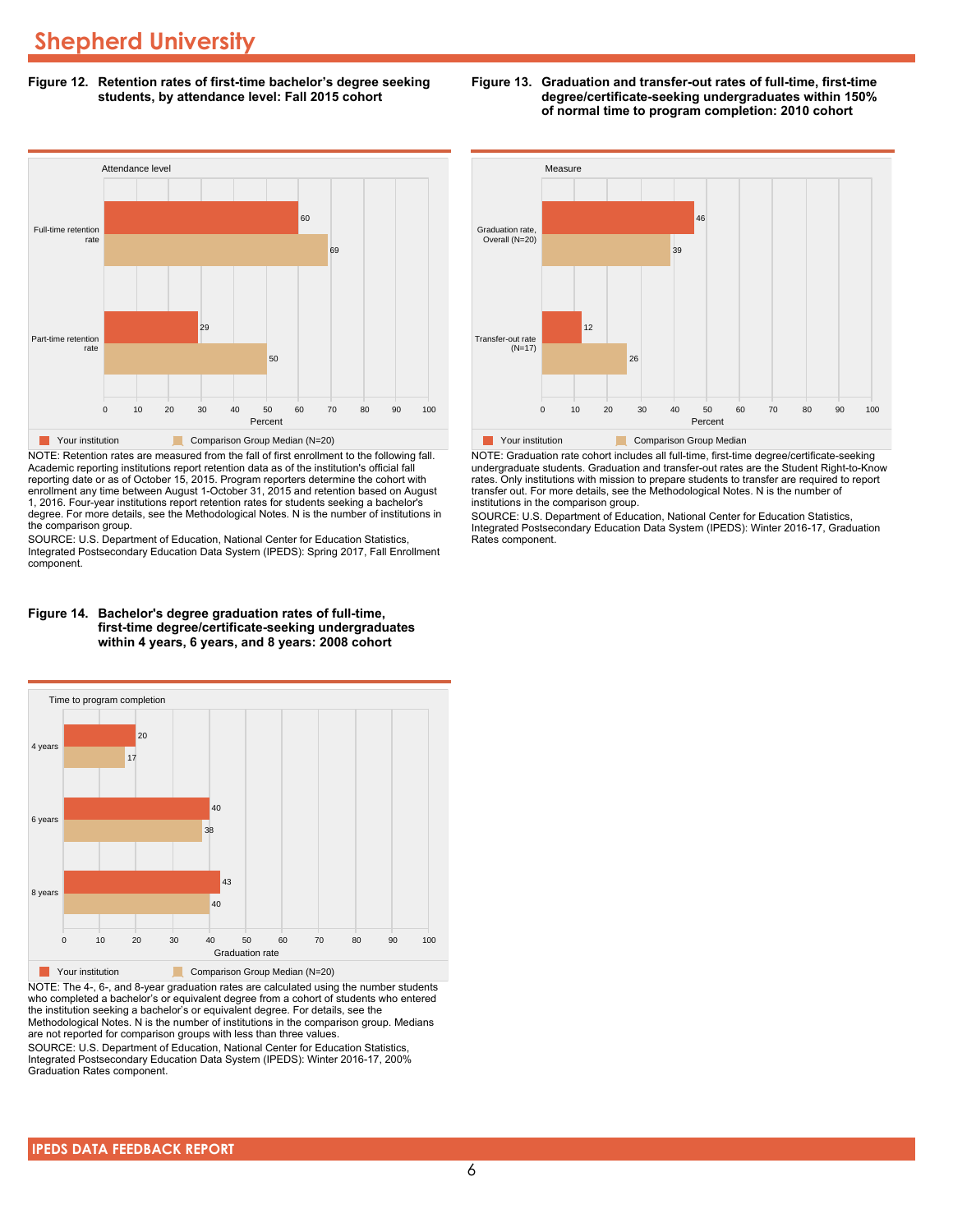#### **Figure 15. Graduation rates of full-time, first-time degree/certificate-seeking undergraduates within 150% of normal time to program completion, by race/ethnicity: 2010 cohort**



NOTE: For more information about disaggregation of data by race and ethnicity, see the Methodological Notes. The graduation rates are the Student Right-to-Know (SRK) rates. Median values for the comparison group will not add to 100%. N is the number of institutions in the comparison group.

SOURCE: U.S. Department of Education, National Center for Education Statistics, Integrated Postsecondary Education Data System (IPEDS): Winter 2016-17, Graduation Rates component.

**Figure 16. Graduation rates of full-time, first-time degree/certificateseeking undergraduates within 150% of normal time to program completion, by financial aid recipients: 2010 cohort**



NOTE: Graduation rate cohort includes all full-time, first-time degree/certificate-seeking undergraduate students. Data were collected on those students, who at entry of the cohort, were awarded a Pell Grant and students who were awarded a Subsidized Stafford loan, but did not receive a Pell Grant. Graduation rates are the Student Right-to-Know rates. Only institutions with mission to prepare students to transfer are required to report transfer out. For more details, see the Methodological Notes. N is the number of institutions in the comparison group.

SOURCE: U.S. Department of Education, National Center for Education Statistics, Integrated Postsecondary Education Data System (IPEDS): Winter 2016-17, Graduation Rates component.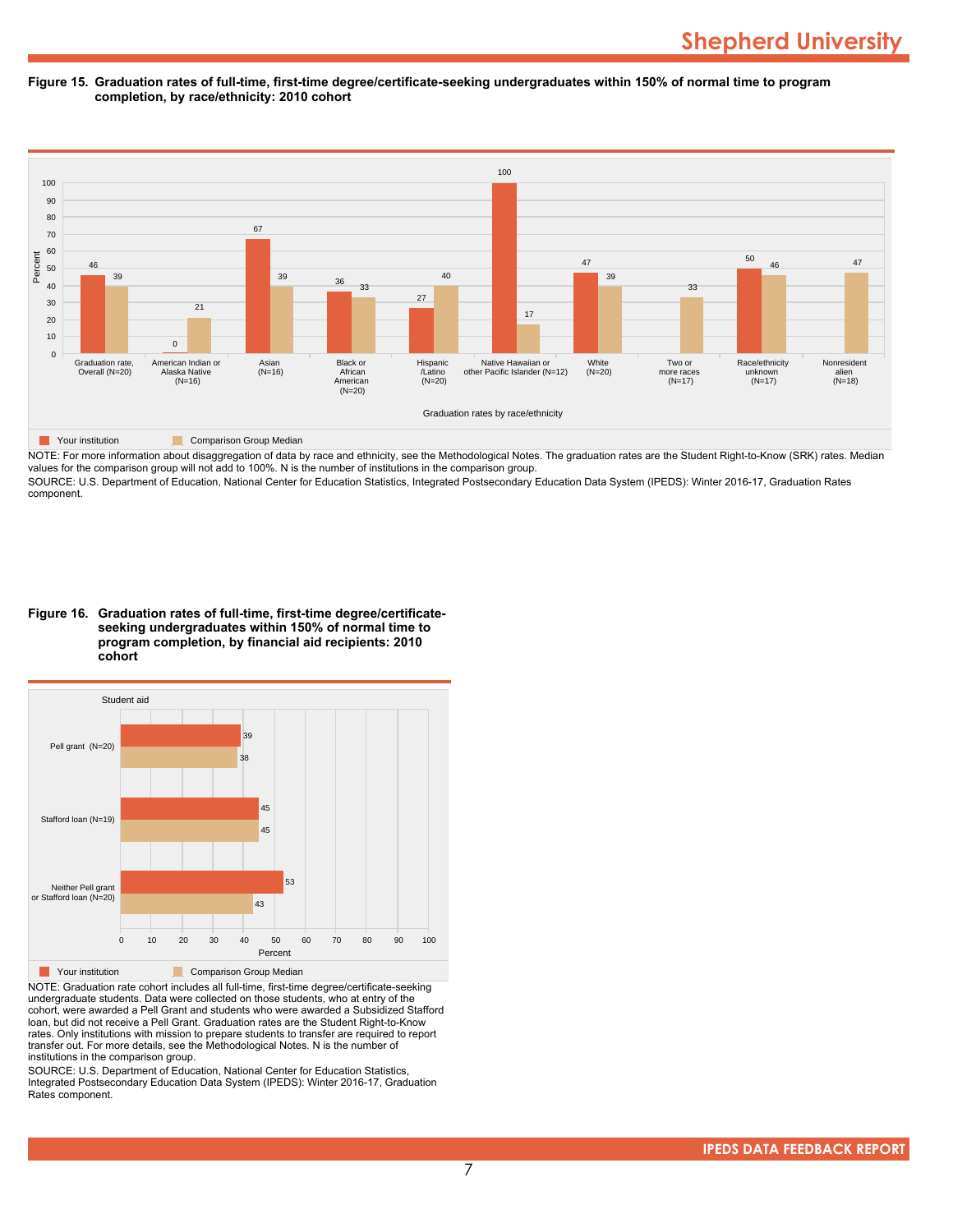#### **Figure 17. Award and enrollment rates of full-time, degree/certificate-seeking undergraduates after 8 years of entry, by prior postsecondary experience: 2008 cohort**



NOTE: Award and enrollment measures are measured from eight years after entering the institution into one of four degree/certificate-seeking undergraduate student cohort (First-time, full-time; First-time, part-time; Non-first-time, full-time; and Non-first-time, part-time). Academic reporting institutions report outcome data as of the institution's official fall reporting date or as of October 15, 2015. Program reporters determine the cohort with enrollment any time between September 1, 2007 and August 31, 2008. For more details, see the Methodological Notes. N is the number of institutions in the comparison group.

SOURCE: U.S. Department of Education, National Center for Education Statistics, Integrated Postsecondary Education Data System (IPEDS): Winter 2016-17, Outcome Measures component.

#### **Figure 18. Award and enrollment rates of part-time, degree/certificate-seeking undergraduates after 8 years of entry, by prior postsecondary experience: 2008 cohort**



NOTE: Award and enrollment measures are measured from eight years after entering the institution into one of four degree/certificate-seeking undergraduate student cohort (First-time, full-time; First-time, part-time; Non-first-time, full-time; and Non-first-time, part-time). Academic reporting institutions report outcome data as of the institution's official fall reporting date or as of October 15, 2015. Program reporters determine the cohort with enrollment any time between September 1, 2007 and August 31, 2008. For more details, see the Methodological Notes. N is the number of institutions in the comparison group.

SOURCE: U.S. Department of Education, National Center for Education Statistics, Integrated Postsecondary Education Data System (IPEDS): Winter 2016-17, Outcome Measures component.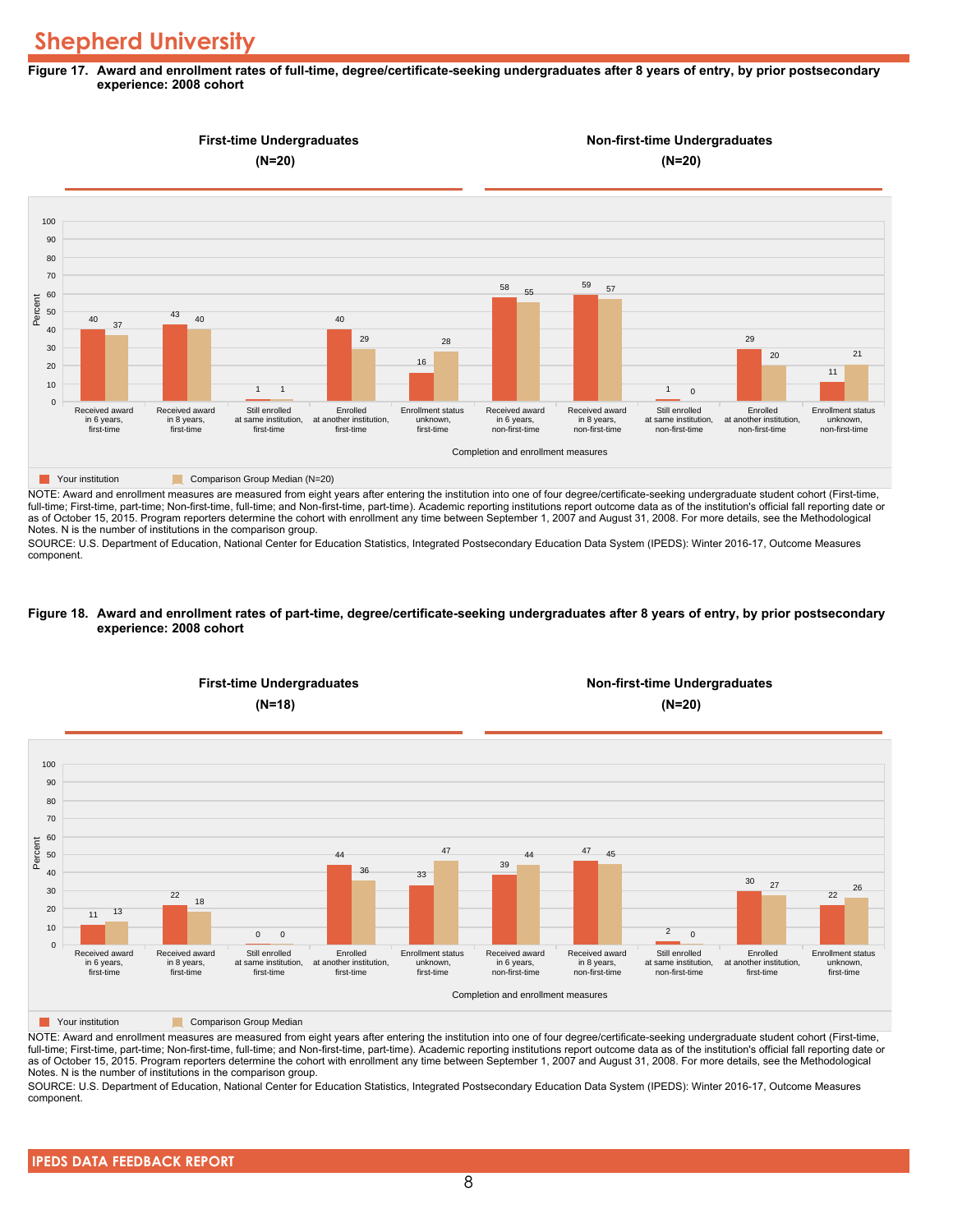**Shepherd University** 

**Figure 19. Percent distribution of core revenues, by source: Fiscal year 2016**

**Figure 20. Core expenses per FTE enrollment, by function: Fiscal year 2016**



NOTE: The comparison group median is based on those members of the comparison group that report finance data using the same accounting standards as the comparison institution. For more information, see the Methodological Notes. N is the number of institutions in the comparison group.

SOURCE: U.S. Department of Education, National Center for Education Statistics, Integrated Postsecondary Education Data System (IPEDS): Spring 2017, Finance component.



NOTE: Expenses per full-time equivalent (FTE) enrollment, particularly instruction, may be inflated because finance data includes all core expenses while FTE reflects credit activity only. For details on calculating FTE enrollment and a detailed definition of core expenses, see the Methodological Notes. N is the number of institutions in the comparison group. SOURCE: U.S. Department of Education, National Center for Education Statistics, Integrated Postsecondary Education Data System (IPEDS): Fall 2016, 12-month Enrollment component and Spring 2017, Finance component.

#### **Figure 21. Full-time equivalent staff, by occupational category: Fall 2016**



NOTE: Graduate assistants are not included. For calculation details, see the Methodological Notes. N is the number of institutions in the comparison group. SOURCE: U.S. Department of Education, National Center for Education Statistics, Integrated Postsecondary Education Data System (IPEDS): Spring 2017, Human Resources component.

#### **Figure 22. Average salaries of full-time instructional non-medical staff equated to 9-months worked, by academic rank: Academic year 2016-17**



NOTE: See Methodology Notes for more details on average salary. N is the number of

institutions in the comparison group.

SOURCE: U.S. Department of Education, National Center for Education Statistics, Integrated Postsecondary Education Data System (IPEDS): Spring 2017, Human Resources component.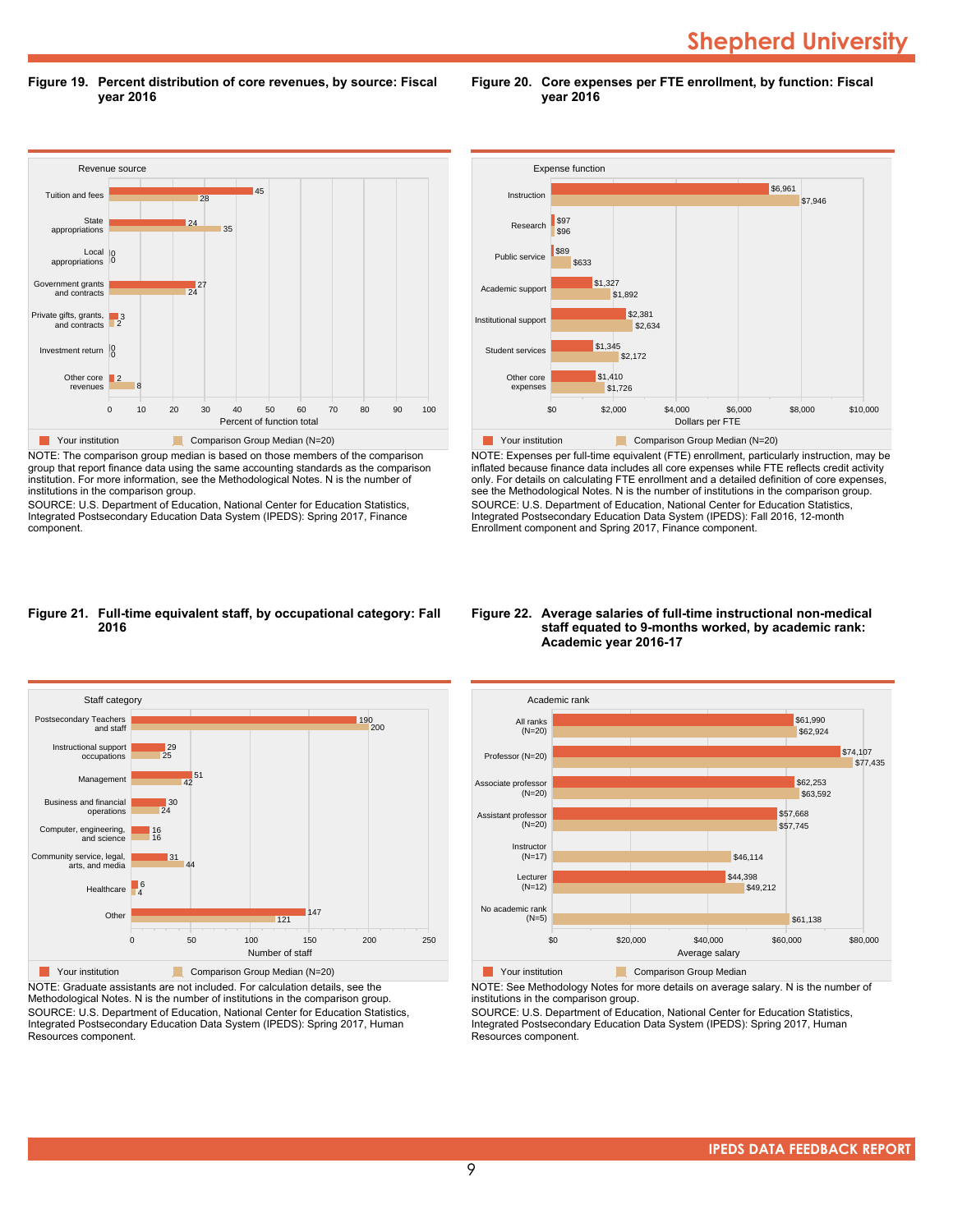# **METHODOLOGICAL NOTES**

# **Overview**

This report is based on data supplied by institutions to IPEDS during 2016-17 data collection year. Response rates exceeded 99% for most surveys. IPEDS First Look reports at <http://nces.ed.gov/pubsearch/getpubcats.asp?sid=010> provide some information on aggregate institutional responses.

# **Use of Median Values for Comparison Group**

This report compares your institution's data to the median value for the comparison group for each statistic shown in the figure. If more than one statistic is present in a figure, the median values are determined separately for each indicator or statistic. Medians are not displayed for comparison groups with fewer than three values. Where percentage distributions are presented, median values may not add to 100%. To access all the data used to create the figures included in this report, go to 'Use the Data' portal on the IPEDS website at this provided link (<http://nces.ed.gov/ipeds>).

# **Missing Statistics**

If a statistic is not reported for your institution, the omission indicates that the statistic is not relevant to your institution and the data were not collected. Not all notes may be applicable to your report.

# **Use of Imputed Data**

All IPEDS data are subject to imputation for total (institutional) and partial (item) nonresponse. If necessary, imputed values were used to prepare your report.

# **Data Confidentiality**

IPEDS data are not collected under a pledge of confidentiality.

# **Disaggregation of Data by Race/Ethnicity**

When applicable, some statistics are disaggregated by race/ethnicity. Data disaggregated by race/ethnicity have been reported using the 1997 Office of Management and Budget categories. Detailed information about the race/ethnicity categories can be found at <https://nces.ed.gov/ipeds/Section/Resources>.

# **Cohort Determination for Reporting Student Financial Aid, Graduation Rates, and Outcome Measures**

Student cohorts for reporting Student Financial Aid and Graduation Rates data are based on the reporting type of the institution. For institutions that report based on an academic year (those operating on standard academic terms), student counts and cohorts are based on fall term data. Student counts and cohorts for program reporters (those that do not operate on standard academic terms) are based on unduplicated counts of students enrolled during a full 12-month period.

# **DESCRIPTION OF STATISTICS USED IN THE FIGURES**

# **Admissions (only for non-open-admissions schools)**

#### *Admissions and Test Score Data*

Admissions and test score data are presented only for institutions that do not have an open admission policy, and apply to first-time, degree/certificate-seeking undergraduate students only. Applicants include only those students who fulfilled all requirements for consideration for admission and who were notified of one of the following actions: admission, non-admission, placement on a wait list, or application withdrawn (by applicant or institution). Admitted applicants (admissions) include wait-listed students who were subsequently offered admission. Early decision, early action, and students who began studies during the summer prior to the fall reporting period are included. For customized Data Feedback Reports, test scores are presented only if scores are required for admission.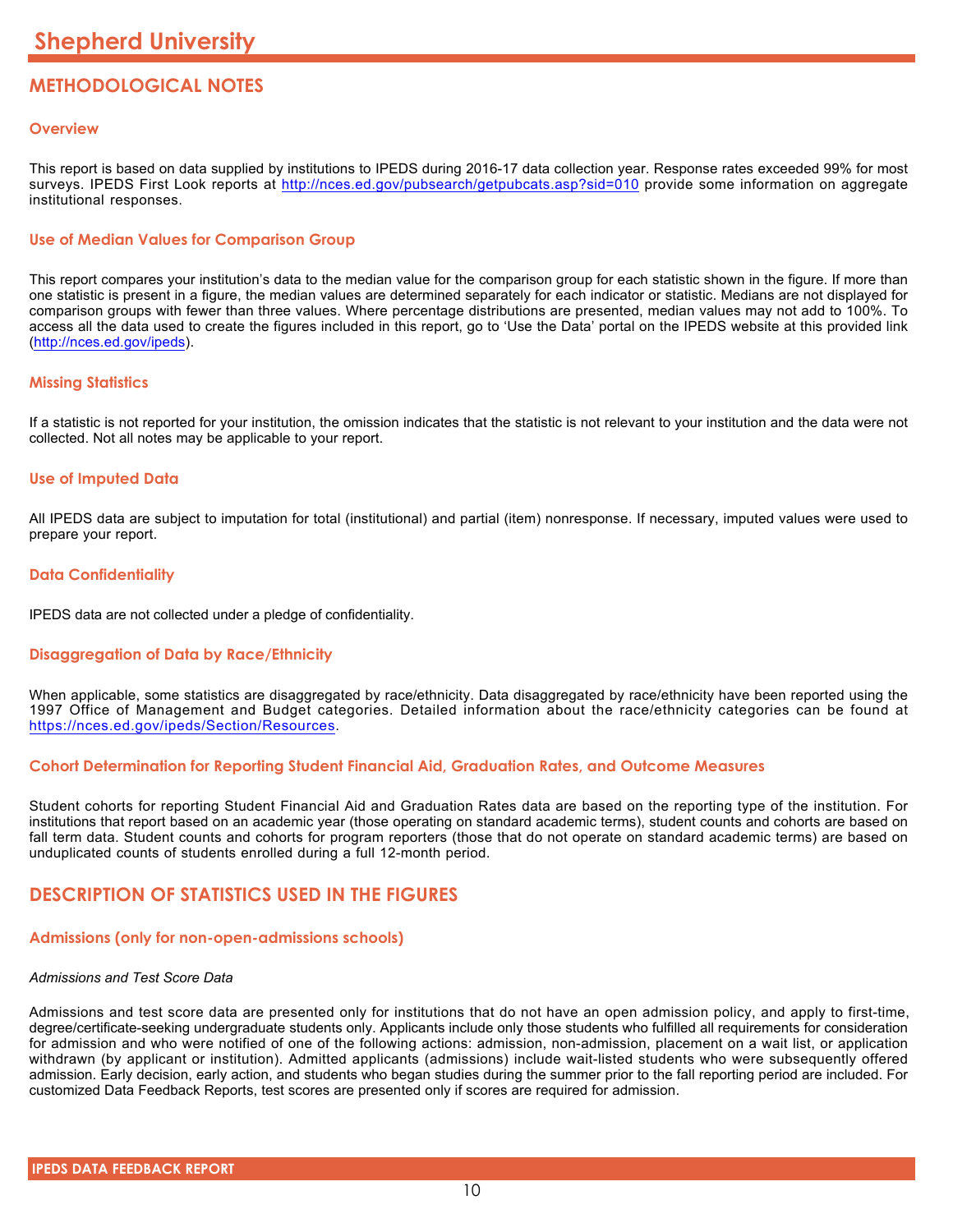### **Student Enrollment**

### *FTE Enrollment*

The full-time equivalent (FTE) enrollment used in this report is the sum of the institution's FTE undergraduate enrollment and FTE graduate enrollment (as calculated from or reported on the 12-month Enrollment component). Undergraduate and graduate FTE are estimated using 12-month instructional activity (credit and/or contact hours). See "Calculation of FTE Students (using instructional activity)" in the IPEDS Glossary at <https://surveys.nces.ed.gov/ipeds/VisGlossaryAll.aspx>.

### *Total Entering Undergraduate Students*

Total entering students are students at the undergraduate level, both full- and part-time, new to the institution in the fall term (or the prior summer term who returned in the fall). This includes all first-time undergraduate students, students transferring into the institution at the undergraduate level, and non-degree/certificate-seeking undergraduates entering in the fall. Only degree-granting, academic year reporting institutions provide total entering student data.

# **Charges and Net Price**

#### *Average Institutional Net Price*

Average net price is calculated for full-time, first-time degree/certificate-seeking undergraduates who were awarded grant or scholarship aid from the federal government, state/local government, or the institution anytime during the full aid year. For public institutions, this includes only students who paid the in-state or in-district tuition rate. Other sources of grant aid are excluded. Average net price is generated by subtracting the average amount of federal, state/local government, and institutional grant and scholarship aid from the total cost of attendance. Total cost of attendance is the sum of published tuition and required fees, books and supplies, and the average room and board and other expenses.

For the purpose of the IPEDS reporting, aid awarded refers to financial aid that was awarded to, and accepted by, a student. This amount may differ from the aid amount that is disbursed to a student.

# **Retention, Graduation Rates, and Outcome Measures**

#### *Graduation Rates and Transfer-out Rate*

Graduation rates are those developed to satisfy the requirements of the Student Right-to-Know Act and Higher Education Act, as amended, and are defined as the total number of individuals from a given cohort of full-time, first-time degree/certificate-seeking undergraduates who completed a degree or certificate within a given percent of normal time to complete all requirements of the degree or certificate program; divided by the total number of students in the cohort of full-time, first-time degree/certificate-seeking undergraduates minus any allowable exclusions. Institutions are permitted to exclude from the cohort students who died or were totally and permanently disabled; those who left school to serve in the armed forces or were called up to active duty; those who left to serve with a foreign aid service of the federal government, such as the Peace Corps; and those who left to serve on an official church mission.

A further extension of the traditional Graduation Rates (GR) component which carries forward 100% and 150% graduation rates data previously reported in the GR component is the Graduation Rates 200% (GR200) component, which request information on any additional completers and exclusions from the cohort between 151% and 200% normal time for students to complete all requirements of their program of study.

Transfer-out rate is the total number of students from the cohort who are known to have transferred out of the reporting institution (without earning a degree/award) and subsequently re-enrolled at another institution within the same time period; divided by the same adjusted cohort (initial cohort minus allowable exclusions) as described above. Only institutions with a mission that includes providing substantial preparation for students to enroll in another eligible institution are required to report transfers out.

#### *Retention Rates*

Retention rates are measures at which students persist in their educational program at an institution, expressed as a percentage. For fouryear institutions, this is the percentage of first-time bachelors (or equivalent) degree-seeking undergraduates from the previous fall who are again enrolled in the current fall. For all other institutions this is the percentage of first-time degree/certificate-seeking students from the previous fall who either re-enrolled or successfully completed their program by the current fall. The full-time retention rate is calculated using the percentage of full-time, first-time degree/certificate-seeking undergraduates, while the part-time rate is calculated using the percentage of part-time, first-time degree/certificate-seeking undergraduates.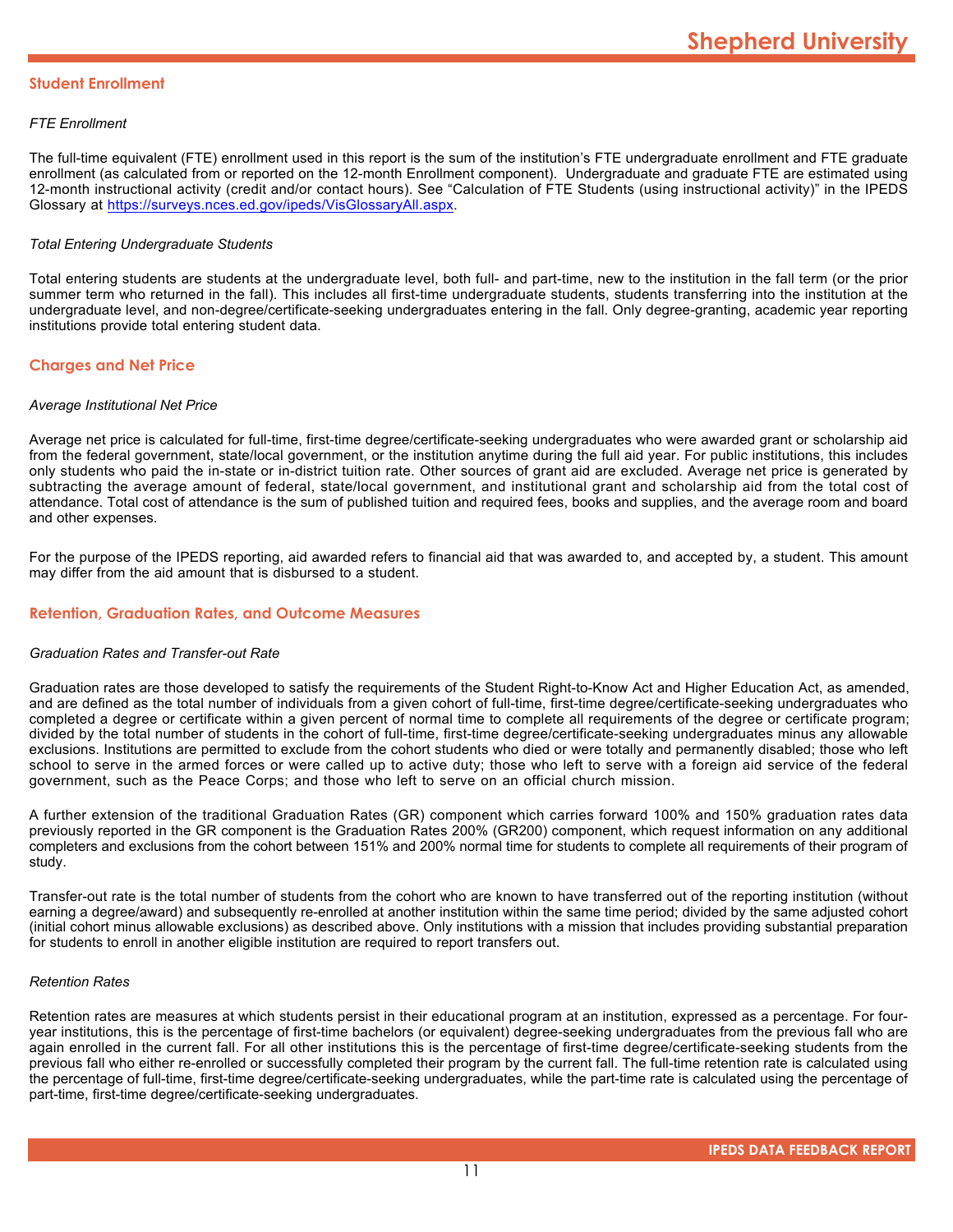### *Outcome Measures Data*

Alternative measures of student success are reported by degree-granting institutions to describe the outcomes of degree/certificate-seeking undergraduate students who are not only first-time, full-time students, but also part-time attending and non-first-time (transfer-in) students. These measures provide the 6-year and 8-year award-completion rates after entering an institution, which is calculated by dividing the number of total awards at 6- or 8-year status points divided by the adjusted cohort. The initial cohort can be revised and take allowable exclusions resulting in an adjusted cohort. The type of award is not reported, but institutions report the first award earned by the student at each status point. For students who did not earn an undergraduate award after 8-years of entry, the enrollment statuses are reported as either still enrolled at the institution, subsequently transferred out of the institution, or status unknown. Unlike the Graduation Rates data, all reporting institutions must report on their transfer outs regardless if the institution has a mission that provides substantial transfer preparation.

#### **Finance**

#### *Core Revenues*

Core revenues for public institutions reporting under GASB standards include tuition and fees; government (federal, state, and local) appropriations and operating and nonoperating grants/contracts; private gifts, grants, and contracts (private operating grants/contracts plus gifts and contributions from affiliated entities); sales and services of educational activities; investment income; other operating and nonoperating sources; and other revenues and additions (capital appropriations and grants and additions to permanent endowments). "Other core revenues" include federal appropriations, sales and services of educational activities, other operating and nonoperating sources, and other revenues and additions.

Core revenues for private, not-for-profit institutions (and a small number of public institutions) reporting under FASB standards include tuition and fees; government (federal, state, and local) appropriations and grants/contracts; private gifts, grants/contracts (including contributions from affiliated entities); investment return; sales and services of educational activities; and other sources (a generated category of total revenues minus the sum of core and noncore categories on the Finance component). "Other core revenues" include government (federal, state, and local) appropriations, sales and services of educational activities, and other sources.

Core revenues for private, for-profit institutions reporting under FASB standards include tuition and fees; government (federal, state, and local) appropriations and grants/contracts; private grants/ contracts; investment income; sales and services of educational activities; and other sources (a generated category of total revenues minus the sum of core and noncore categories on the Finance component). "Other core revenues" include government (federal, state, and local) appropriations and other sources.

At degree-granting institutions, core revenues exclude revenues from auxiliary enterprises (e.g., bookstores and dormitories), hospitals, and independent operations. Non-degree-granting institutions do no report revenue from auxiliary enterprises in a separate category, and thus may include these amounts in the core revenues from other sources.

#### *Core Expenses*

Core expenses include expenses for instruction, research, public service, academic support, institutional support, student services, grant aid/scholarships and fellowships (net of discounts and allowances), and other functional expenses (a generated category of total expense minus the sum of core and noncore functions on the Finance component). Expenses for operation and maintenance of plant, depreciation, and interest are allocated to each of the other functions. Core expenses at degree-granting institutions exclude expenses for auxiliary enterprises (e.g., bookstores and dormitories), hospitals, and independent operations. Non-degree-granting institutions do not report expenses for auxiliary enterprises in a separate category and thus may include these amounts in the core expenses as other expenses. "Other core expenses" is the sum of grant aid/scholarships and fellowships and other expenses.

#### *Endowment Assets*

Endowment assets, for public institutions under GASB standards, and private, not-for-profit institutions under FASB standards, include gross investments of endowment funds, term endowment funds, and funds functioning as endowment for the institution and any of its foundations and other affiliated organizations. Private, for-profit institutions under FASB do not hold or report endowment assets.

#### *Salaries and Wages*

Salaries and wages for public institutions under GASB standards and private (not-for-profit and for-profit) institutions under FASB standards, include amounts paid as compensation for services to all employees regardless of the duration of service, and amounts made to or on behalf of an individual over and above that received in the form of a salary or wage.